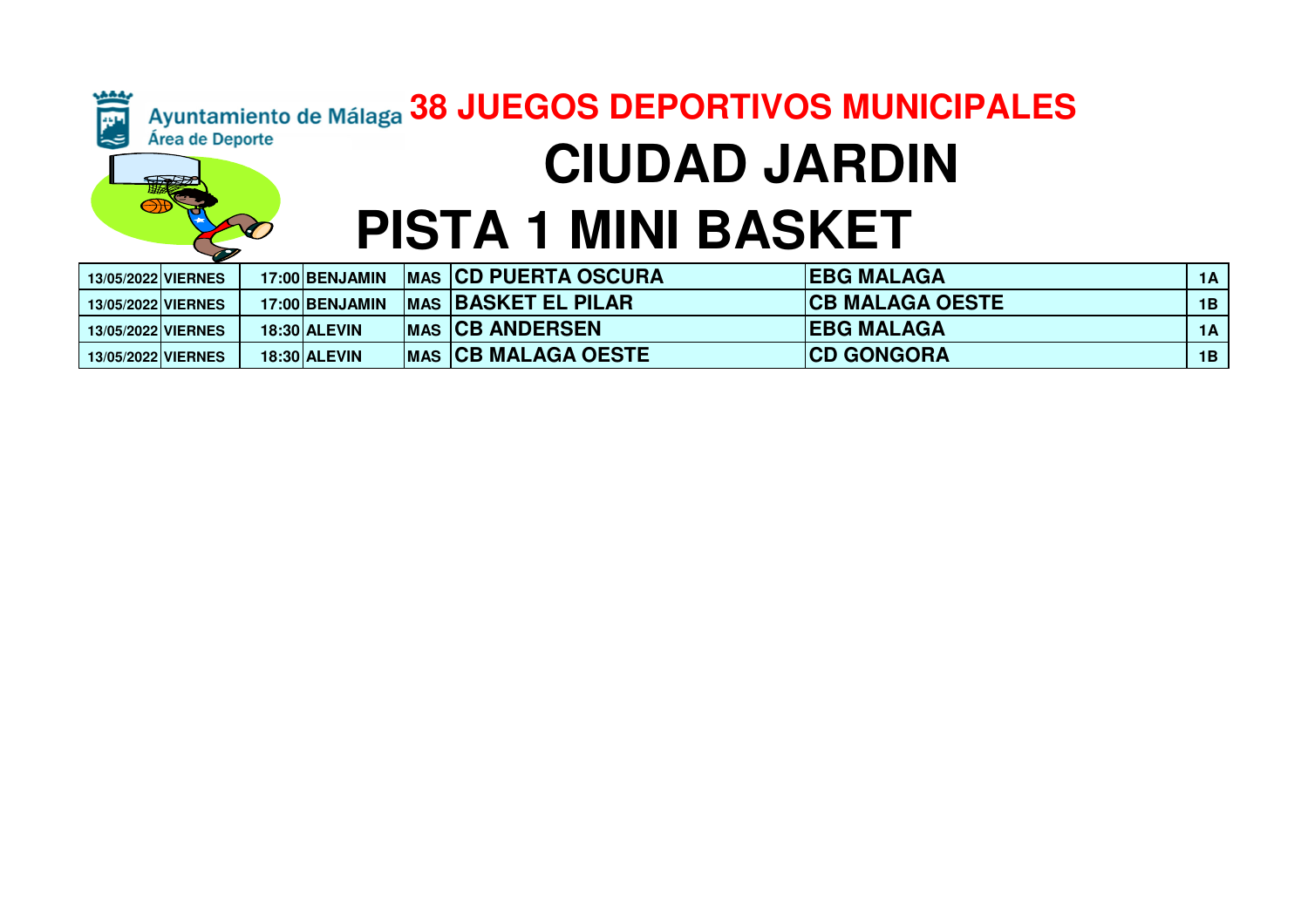

# Ayuntamiento de Málaga 38 JUEGOS DEPORTIVOS MUNICIPALES  **CIUDAD JARDINPISTA 2 FÚTBOL SALA**

| 14/05/2022 SABADO |  |                | 10:00 PREBENJAM MAS PICASSO MALAGA AEDYD | <b>ILICEO FRANCES INTERNACIONAL</b> |
|-------------------|--|----------------|------------------------------------------|-------------------------------------|
| 14/05/2022 SABADO |  | 11:00 ALEVIN   | <b>IMAS BLAS INFANTE AEDYD</b>           | <b>AEDYD BLAS INFANTE</b>           |
| 14/05/2022 SABADO |  | 12:00 BENJAMIN | <b>MAS BERNARDOCABELLOFS</b>             | <b>ILICEO FRANCES INTERNACIONAL</b> |
| 14/05/2022 SABADO |  | 18:00 ABSOLUTA | MAS   <b>VIKINGS</b>                     | <b>JAAVV MANGAS VERDES</b>          |
| 14/05/2022 SABADO |  |                | 19:00 ABSOLUTA MAS A.P.RA.BOL FS         | <b>ASOC NENA PAINE</b>              |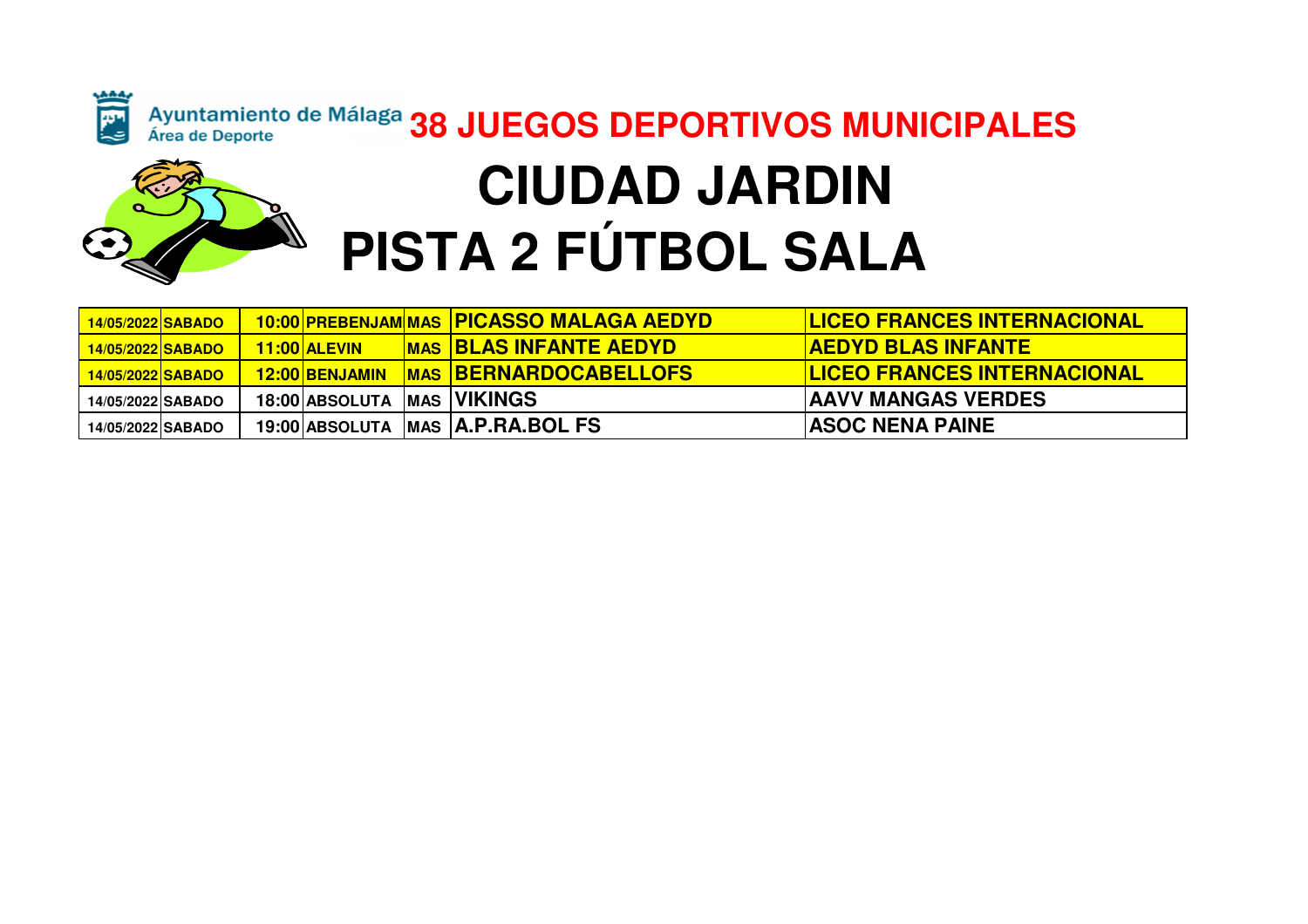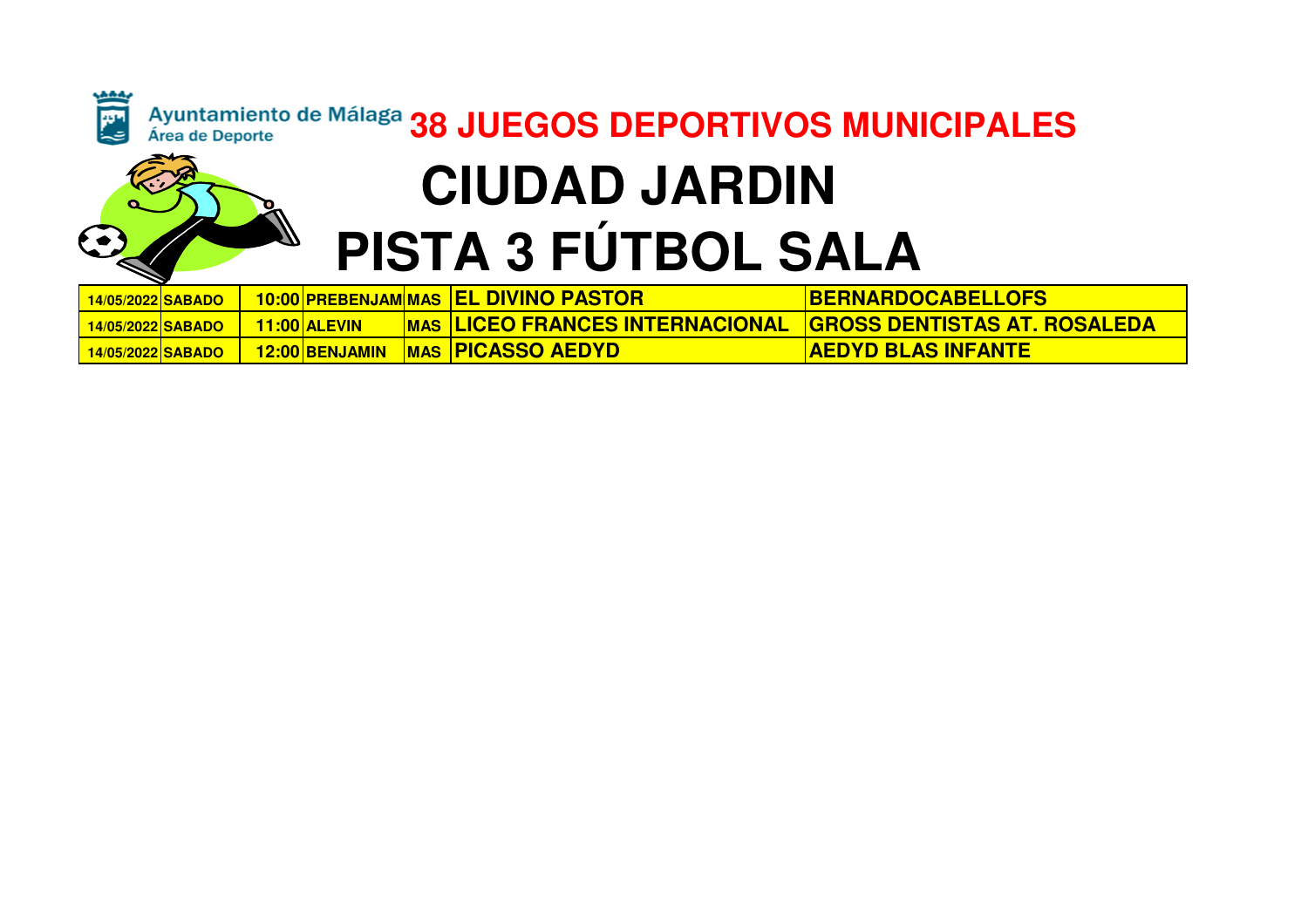### Ayuntamiento de Málaga 38 JUEGOS DEPORTIVOS MUNICIPALES **CIUDAD JARDIN**

**A** 

# **PISTA 4 BALONCESTO**

| <b>13/05/2022 VIERNES</b> |  | 17:00 INFANTIL | <b>MAS EDMB TEATINOS 2009</b>            | <b>CD PUERTA OSCURA</b> | 4A |
|---------------------------|--|----------------|------------------------------------------|-------------------------|----|
| <b>13/05/2022 VIERNES</b> |  | 18:30 INFANTIL | <b>MAS EDMB TEATINOS 2008</b>            | <b>IEBG MALAGA</b>      | 4A |
| 13/05/2022 SABADO         |  |                | 17:00 ABSOLUTA   MAS   CLUB SIX GOD      | <b>ICB ANDERSEN</b>     | 4A |
| 13/05/2022 SABADO         |  |                | 17:00 ABSOLUTA   MAS   BASKET EARTH FLAT | <b>IL-FLASH</b>         | 4B |
| 13/05/2022 SABADO         |  |                | 18:30 ABSOLUTA   MAS   CB EL TAPON       | <b>JENOFONTE CITY</b>   | 4A |
| 13/05/2022 SABADO         |  |                | 18:30 ABSOLUTA   MAS   CB EQUILIBRIO     | <b>ICB ESPARTANOS</b>   | 4B |